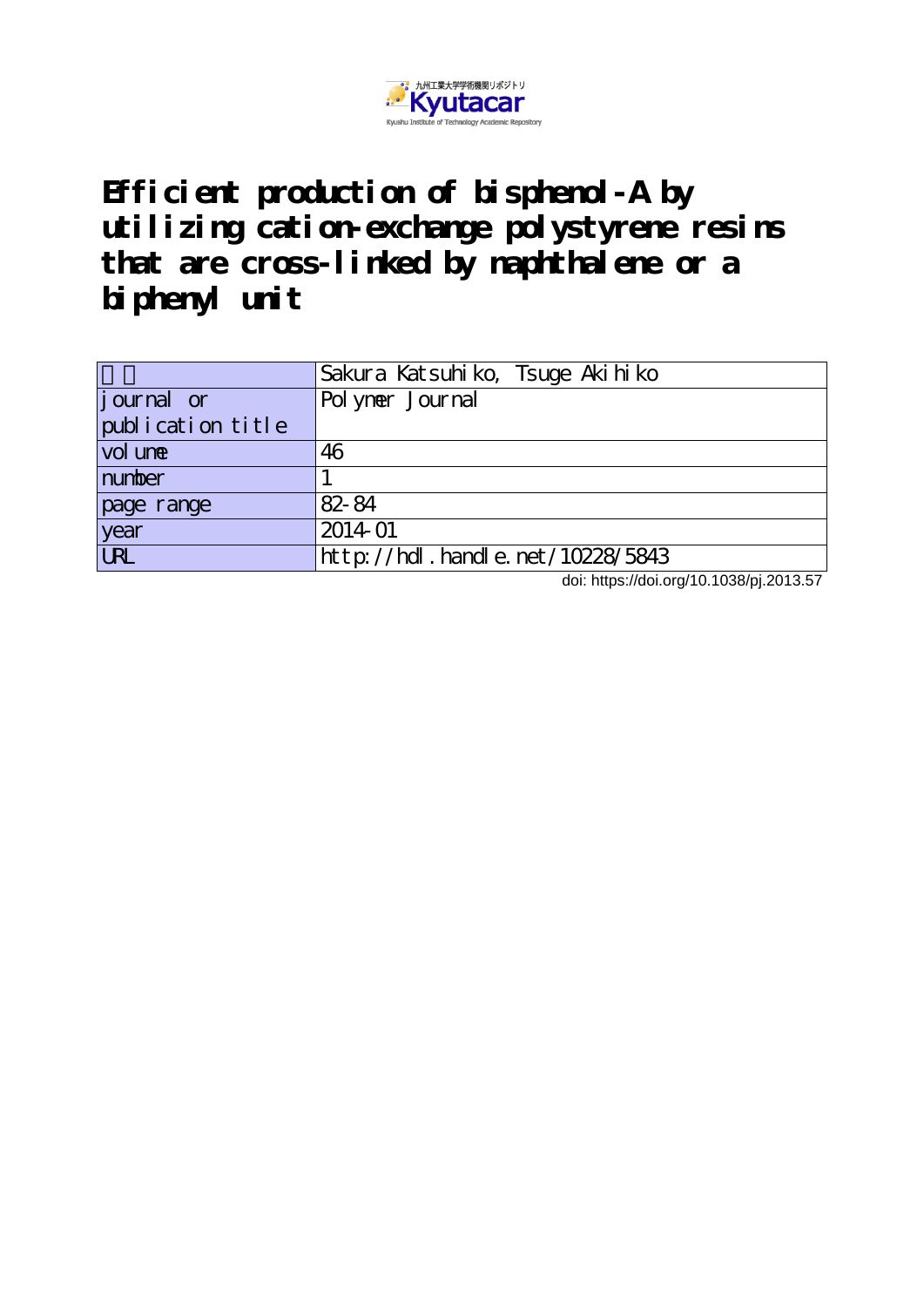# **NOTE**

# Efficient production of bisphenol-A by utilizing cation-exchange polystyrene resins that are crosslinked by naphthalene or a biphenyl unit

Katsuhiko Sakura<sup>1,2</sup> and Akihiko Tsuge<sup>1</sup>

Polymer Journal (2013) 0, 000–000. doi:[10.1038/pj.2013.57](http://dx.doi.org/10.1038/pj.2013.57)

Keywords: bisphenol-A; cation-exchange resins; dry ion-exchange capacity; wet ion-exchange capacity

# INTRODUCTION

Ion-exchange materials are well known for their utilization in the processes of water treatment,<sup>1–5</sup> demineralization,<sup>[6,7](#page-3-0)</sup> water softening,<sup>8–10</sup> ultra purification of water<sup>[11,12](#page-3-0)</sup> and removal of unwanted ions,<sup>[13,14](#page-3-0)</sup> as well as in chemical processing.[15](#page-3-0) One ion-exchange material is acidic sulfonated polystyrene-divinylbenzene (DVB) cation-exchange resin, which has an important role in the production of bisphenol-A by participating in an acid-catalyzed condensation reaction between phenol and acetone. Bisphenol-A is a very important raw material for the synthesis of epoxy resins and polycarbonates; thus,  $>400000$ tons of bisphenol-A have recently been domestically produced. However, in the conventional polystyrene-DVB system, despite various improvements, the rate of conversion of acetone to bisphenol-A cannot be maintained owing to deterioration because of a long reaction period[.16](#page-3-0) This disadvantage could be attributed to the tiny space created by the crosslinking of the DVB in the polystyrene-DVB system. Such a tiny space might reduce the number of sulfonated groups in the resin and induce the accumulation of by-products. Thus, to increase the conversion of acetone and to increase the space inside the polystyrene resin, divinylnaphthalene (DBN) or divinylbiphenyl (DVBP) will be used in this study as the crosslinking reagent instead of DVB to produce bisphenol-A.

# EXPERIMENTAL PROCEDURE

#### Catalysis preparation

Copolymerization of styrene and crosslinking reagents in the emulsion, followed by sulfonation with sulfuric acid, was performed to give the desired crosslinked polystyrene resins (styrene-DVB, styrene-DVBP and styrene-DBN) according to reported methods.<sup>17</sup>

### Determination of wet and dry ion-exchange capacities

After  $\sim$  10 ml of resin (volume V<sub>1</sub>) was packed in the column, it was run with 600 ml of 2 M HCl at SV 40 h<sup>-1</sup> for 1.5 h. Afterward, it was washed with water

at SV 50 h<sup>-1</sup> until the eluent was neutral. Additional washing with 250 ml of 4% NaCl aqueous solution at SV 17 $h^{-1}$  for 1.5 h produced the eluent, which was titrated with 1 M NaOH standard solution (factor  $f_1$ ) using a mixture of methyl red and methylene blue as an indicator. When a certain volume in ml of 1 M NaOH standard solution  $(V_2)$  was necessary for the titration, the wet ion-exchange capacity was obtained as follows:

The wet ion exchange capacity  $=$   $\frac{V_2 \times f_1}{V_1}$ 

Approximately, 1.5 g of the dried resin  $(W_1)$  swelled when 50 ml of water was packed in the column. The column was then run with 600 ml of 2 <sup>M</sup> HCl at SV 40 h<sup>-1</sup> for 1.5 h and followed by washing with water at SV 50 h<sup>-1</sup> until the eluent was neutral. The eluent was then washed with 250 ml of 4% NaCl solution at SV  $17 h^{-1}$  for 1.5 h, and a similar procedure to the one mentioned above was performed with 1 M NaOH standard solution (factor  $f_2$ ) using a mixture of methyl red and methylene blue as an indicator. When a certain volume in ml of  $1 \text{M}$  NaOH standard solution  $(V_3)$  was necessary for the titration, the dry ion-exchange capacity was obtained as follows:

The dry ion exchange capacity = 
$$
\frac{V_3 \times f_2}{W_1}
$$

#### Determination of the ratio of introduction of sulfonated groups

The weight ratio of the sulfonated groups  $(S_R)$  in 1 g of dry resin is obtained as follows:

$$
S_R = \frac{81.08 \times C_d}{1000},
$$

where  $C_d$  is the dry ion-exchange capacity and 81.08 is the atomic weight of SO3H.

Using the  $S_R$  value, the number of the aromatic rings ( $P_W$ ) in 1 g of dry resin was calculated by the following equation:

$$
P_{\rm w} = (1 - S_{\rm R}) \times \left(\frac{aX}{M} + \frac{100 - X}{104.16}\right) \times 1000,
$$

where  $a$  is the number of the aromatic ring,  $M$  is the molecular weight of the crosslinking reagent and X is the degree of the crosslinkage.

<sup>1</sup>Department of Applied Chemistry, Kyushu Institute of Technology, Kitakyushu, Japan and <sup>2</sup>Environmental Techno Division, Nippon Steel & Sumikin Eco-Tech Co., Ltd., Kitakyushu, Japan

Correspondence: Professor A Tsuge, Department of Applied Chemistry, Kyushu Institute of Technology, 1-1 Sensui-cho, Kitakyushu 804-8550, Japan. E-mail: [tsuge@che.kyutech.ac.jp](mailto:tsuge@che.kyutech.ac.jp)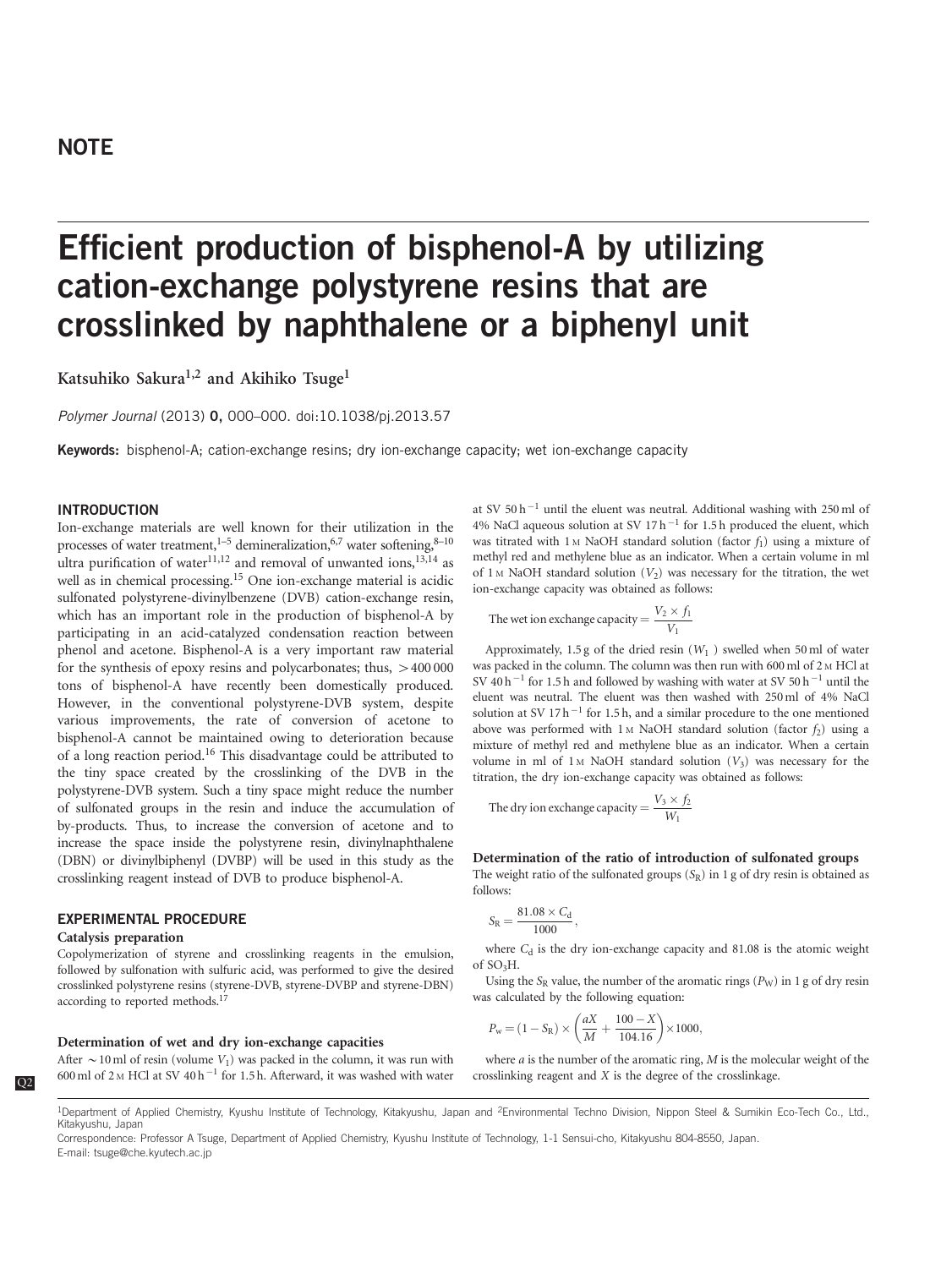The ratio of added sulfonated groups  $(N<sub>S</sub>)$  was obtained as follows:

$$
N_{\rm S} = \frac{C_{\rm d}}{P_{\rm w}}
$$

#### Conversion of acetone to bisphenol-A

In the presence of the wet-state sulfonated cation-exchange resin (6.0 ml), a mixture of phenol (18.0 g, 0.19 mol) and acetone (1.6 g, 0.028 mol) with ethyl mercaptan as the reaction promoter was stirred at  $70^{\circ}$ C for 2 h.

The conversion of acetone to bisphenol-A was estimated by the concentrations of acetone before and after the reactions.



#### Estimation of lifetime of the cation-exchange resin catalyst

After the wet-state sulfonated cation-exchange resin (50 ml) was packed in a 1-cm-diameter stainless reactor, the mixture of phenol, acetone and ethyl mercaptan, with a weight ratio of 1000:30:2, respectively, was continuously passed through the reactor by 50 ml h<sup>-1</sup> at 70 °C to produce bisphenol-A. The lifetime of the resin was estimated by conversions after 1 day and 150 days.

## Measurement of the water retention capacity

After removal of water from the resin by centrifugation, the weight of the resultant resin was measured. After this resin was dried at  $105\,^{\circ}\text{C}$  for 4 h, its weight was again measured. From these two weights, the water retention capacity was estimated.

# RESULTS AND DISCUSSION

Q3 Table 1 shows the relationship between the amount of the crosslinking reagent and the water retention capacity for the resins (styrene-DVB, styrene-DVBP and styrene-DBN).

> As the amount of the crosslinking reagent increases, the water retention capacity decreases in the resins, indicating that the waterbound sites surrounding the sulfonated groups are crowded because of the increase of the crosslinkage. In comparison with styrene-DVB, lower water retention observed in the resins (styrene-DVBP and styrene-DBN) could be explained by the hydrophobic character of the crosslinking reagent.

> Figure 1 shows the wet and dry ion-exchange capacities against the amount of the crosslinking reagent in the resins.

> The wet ion-exchange capacity increases corresponding to increasing amounts of the crosslinking reagents because a decrease of the water retention capacity might induce increase in the wet ion-exchange capacity. On the contrary, the dry ion-exchange capacity exhibits the opposite trend when compared with increased amount of the crosslinking reagents. The aromatic rings in the main chain are preferentially sulfonated. Owing to the increase in the amount of the crosslinking reagents, the sulfonation could be hindered owing to

Table 1 The relationship between the crosslinkage and retention capacity

|                      | Crosslinkage (mol%) |      |      |
|----------------------|---------------------|------|------|
| Crosslinking reagent | 2.4                 | 3.2  | 4.0  |
| <b>DVB</b>           | 73.2                | 66.6 | 61.0 |
| <b>DVBP</b>          | 72.0                | 65.4 | 60.7 |
| <b>DBN</b>           | 68.9                | 63.0 | 59.2 |
|                      |                     |      |      |

Abbreviations: DBN, divinylnaphthalene; DVB, divinylbenzene; DVBP, divinylbiphenyl.

the dense network. Thus, the dry ion-exchange capacity decreases with the increase in the amount of the crosslinking reagents because water does not have an effect.

When the same amount of crosslinking reagent is compared, both wet and dry ion-exchange capacities for styrene-DVBP and styrene-DBN are bigger than those for styrene-DVB because of the longer crosslinking reagent, which provides more space in the resin for introduction of the sulfonated groups.

Figure 2 shows the relationship between the ratio of introduction of the sulfonated group in the aromatic ring and the amount of the crosslinking reagent.



Figure 1 The relationship between wet and dry ion-exchange capacities and the amount of the crosslinking reagent.



Figure 2 The relationship between the percentage of introduction of the sulfonated group and the amount of the crosslinking reagent.